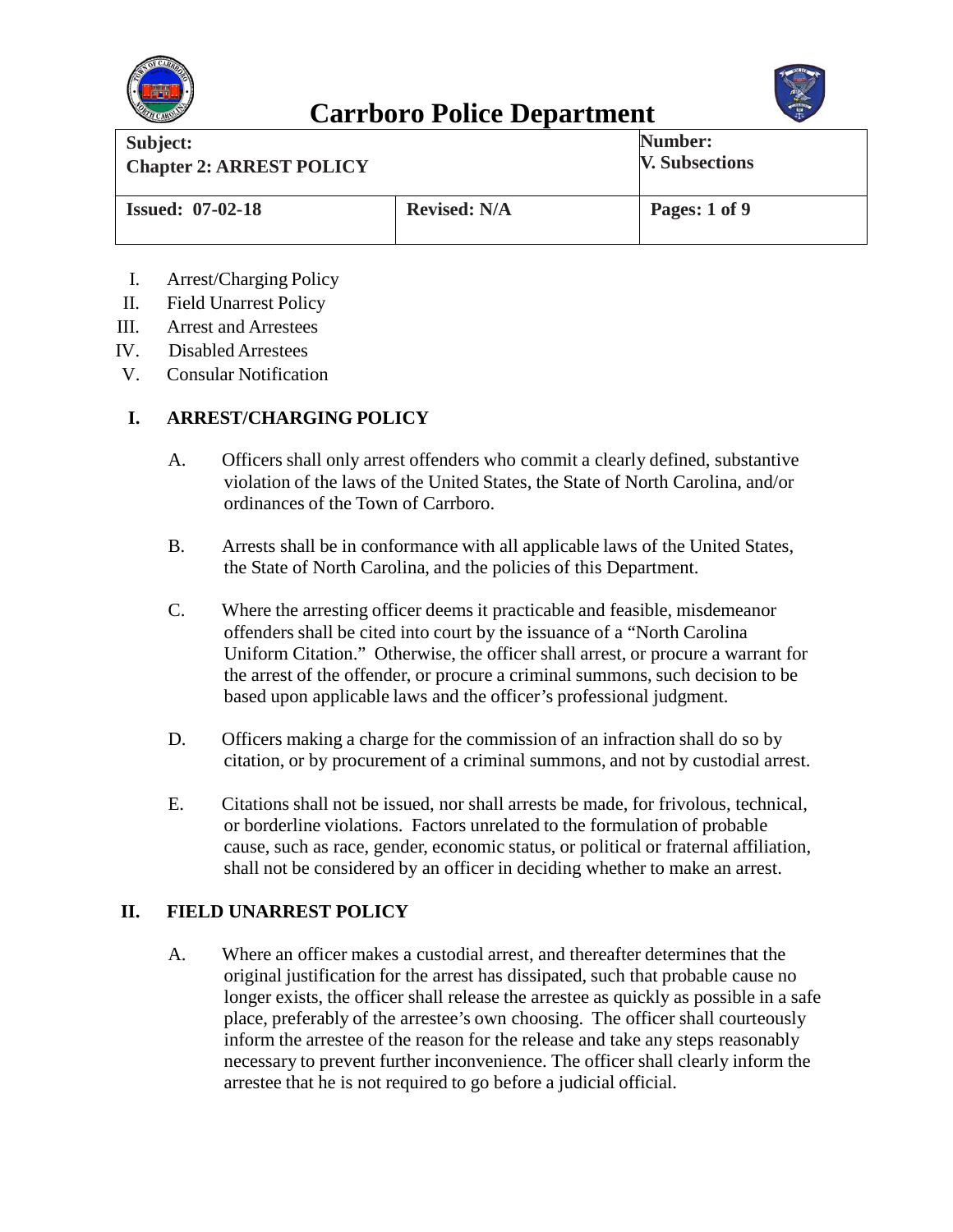



| Subject:<br><b>Chapter 2: ARREST POLICY</b> |                     | Number:<br><b>V. Subsections</b> |
|---------------------------------------------|---------------------|----------------------------------|
| <b>Issued: 07-02-18</b>                     | <b>Revised: N/A</b> | Pages: 2 of 9                    |

B. Officers shall fully document such incidents. The documentation must include the original justification for the arrest as well as the circumstances which necessitated the arrestee's release. The member's supervisor shall review all such documentation.

#### **III. ARREST AND ARRESTEES**

- A. Upon making an arrest, an officer shall:
	- 1. Identify himself as a law enforcement officer unless his identity is otherwise apparent;
	- 2. Inform the arrested person that he is under arrest; and
	- 3. As promptly as is reasonable under the circumstances, inform the arrested person of the cause of the arrest, unless the cause appears to be evident. [N.C.G.S. 15A-401(c) (2).]
- B. A member who is making a lawful arrest shall not use more force than he reasonably believes to be necessary in making the arrest or in dealing with an arrestee and shall not subject such person to more restraint than appears to be reasonably necessary for his arrest and detention and for the safety and protection of the arresting officer.
- C. Arrestees and suspects shall be treated in a fair and humane manner. Members shall not strike or use any other form of physical force on an arrestee, however, a member may do so when necessary to prevent an escape, or in self-defense, or in the prevention of violence to another person.
- D. Members shall take all necessary precautions in the arrest and detention of arrestees or suspects and shall take all necessary precautions for the safety and protection of such persons to prevent:
	- 1. An escape;
	- 2. The carrying of weapons on the person after arrest;
	- 3. Injury to themselves or any other person;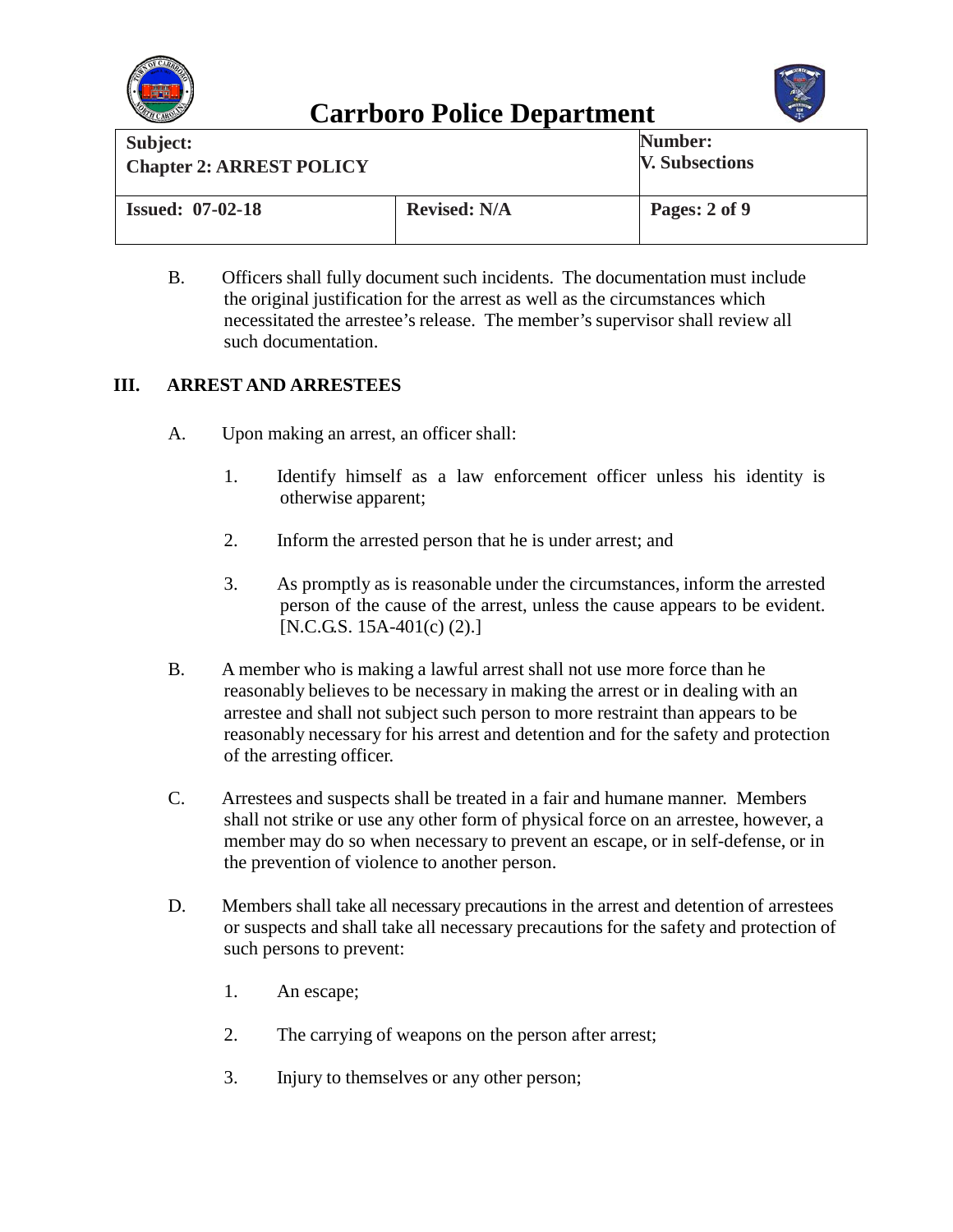



| Subject:<br><b>Chapter 2: ARREST POLICY</b> |                     | Number:<br><b>V. Subsections</b> |
|---------------------------------------------|---------------------|----------------------------------|
| <b>Issued: 07-02-18</b>                     | <b>Revised: N/A</b> | Pages: 3 of 9                    |

- 4. Damage to property; or
- 5. Destruction of evidence.
- E. Members shall be responsible for the general well-being of arrestees. Any arrestee exhibiting or reporting any sign of medical distress **will** be evaluated by EMS or other appropriate medical staff.
- F. Members shall be responsible for taking reasonable steps in protecting such personal property as an arrestee may have in his possession or under his control at the time of arrest or detention.
- G. When making an arrest, members shall search the arrestee carefully and shall immediately take possession of all weapons and evidence. Confiscated weapons and evidence shall be turned over to the Evidence Custodian to be held or disposed of as directed by the court.
- H. Prisoners of the same sex as the arresting officer shall be searched at the time of arrest and prior to being transported. Any weapon or other object found on the prisoner which might endanger the safety of the officer or prisoner, or which might damage the police vehicle or equipment, shall be seized and secured. Any contraband, evidence, fruits or instruments of a crime unrelated to the arrest but incident to a body search, shall be seized and appropriate charges filed.
- I. When the prisoner is of the opposite sex, the officer will take care to search and secure all articles in which a weapon could be concealed; i.e. purse, briefcase, package, etc. When the officer sees or strongly suspects that the prisoner of the opposite sex has concealed on his/her person a weapon, evidence, contraband, or fruits of a crime which may result in injury to the officer or prisoner or in the destruction of evidence, contraband, or fruits of a crime, the arresting officer will follow the below listed procedures.
	- 1. The suspect will be handcuffed behind his/her back and monitored closely until an officer of the same sex can search them.
	- 2. Notify the suspect that a search will be conducted.
	- 3. If a female is being searched the male officer shall remain present and vice versa.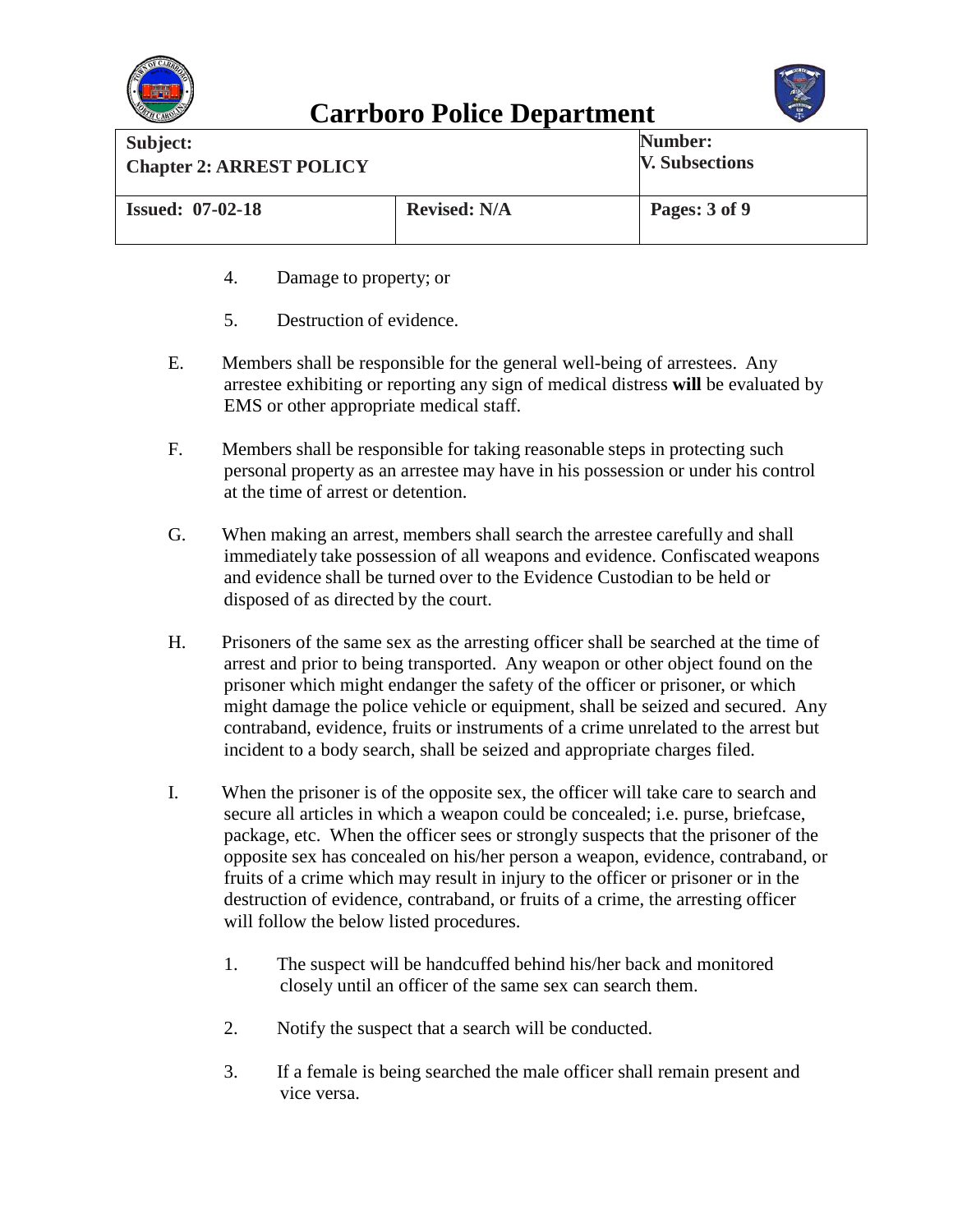



| Subject:                        |                     | Number:               |
|---------------------------------|---------------------|-----------------------|
| <b>Chapter 2: ARREST POLICY</b> |                     | <b>V. Subsections</b> |
| <b>Issued: 07-02-18</b>         | <b>Revised: N/A</b> | Pages: 4 of 9         |

- 4. If a female or male officer is not available, have a responsible witness observe the search or frisk.
- 5. Have the suspect remove any coat, jacket, and search these outer garments.
- 6. Always start at the head and systematically work down to the soles of the shoes.
- 7. Minimize physical contact by having prisoner pull his/her clothing tight against the body. Any concealed weapon should show as a bulge.
- 8. If something is seen that appears to be a weapon, it shall be removed.
- 9. When physical contact is necessary, the edge or back of the hands should be used.
- 10. The method of transporting female prisoners is essentially the same as for male prisoners. In addition to these procedures, the officer is to notify communications of the beginning mileage, fleet vehicle identification number, and clarify (if necessary) the location and route to the jail. The Communications Center is to advise the officer of the exact time. Upon arrival at the jail, the officer is to notify Communications of the ending mileage and receive the exact time from the Telecommunicator. If for some reason during transport the officer should have to stop for any problem the officer will notify communications of the reason for the delay. All communications will be logged into the CAD system.
- J. If for any reason a prisoner cannot be thoroughly searched before being turned over to a transporting officer, the arresting officer shall without fail advise the officer receiving the prisoner. When an officer receives a prisoner from another officer, the receiving officer shall immediately search the prisoner. The same procedures should be followed when handling female prisoners.
- K. Members shall not place weapons or objects adaptable for use as weapons and capable of inflicting serious bodily injury or permit such weapons or objects to remain unattended, in any location or place normally accessible to an arrestee or suspect.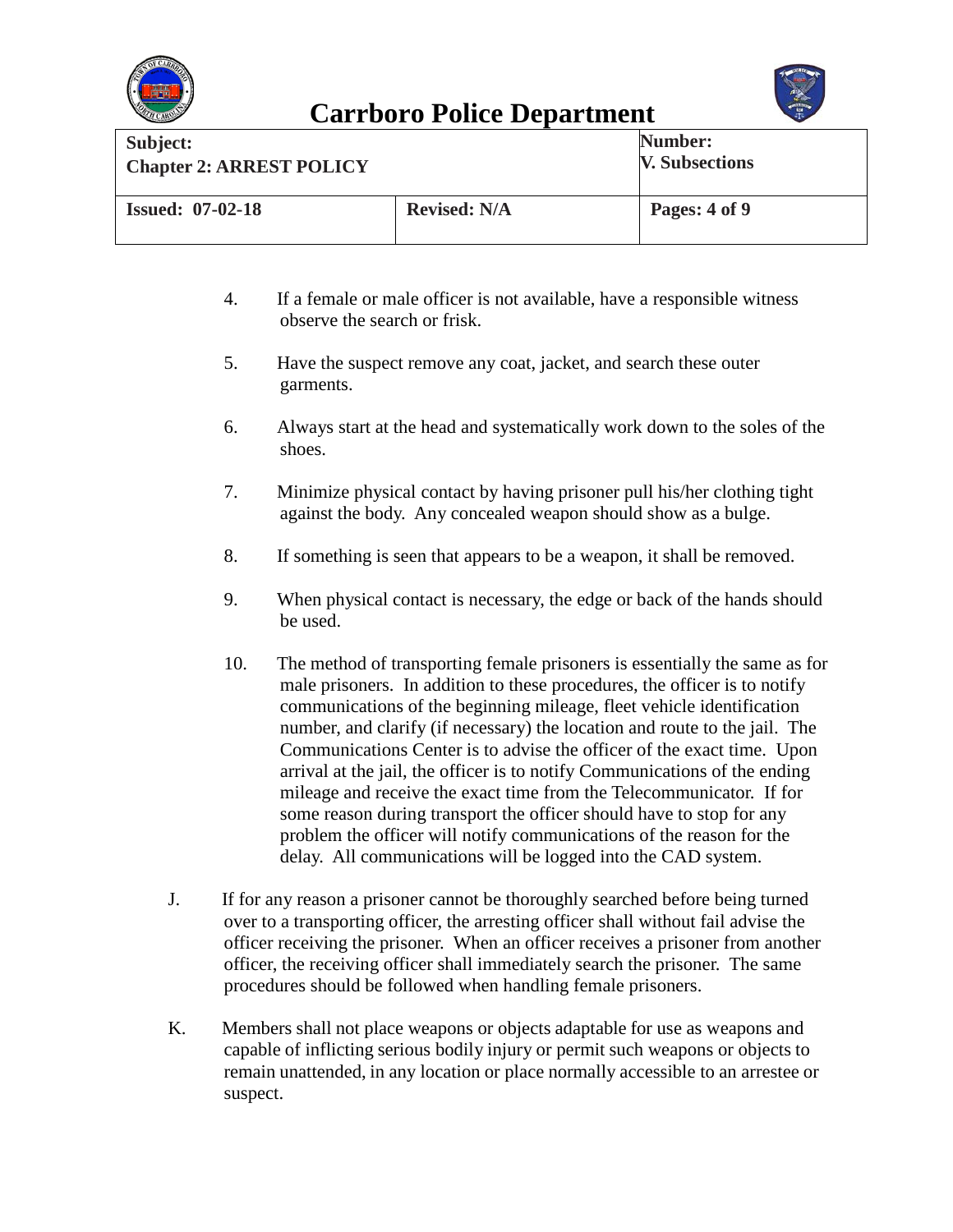



| Subject:<br><b>Chapter 2: ARREST POLICY</b> |                     | Number:<br><b>V. Subsections</b> |
|---------------------------------------------|---------------------|----------------------------------|
| <b>Issued: 07-02-18</b>                     | <b>Revised: N/A</b> | Pages: 5 of 9                    |

- L. Officers are specifically authorized to handcuff arrestees when such action is warranted or necessary, in the officer's opinion and at the officer's discretion. When feasible, arrestees should also be transported in those vehicles equipped with protective screens installed between the front and rear seats.
	- 1. The officer shall place the prisoner's hands behind his back and secure them with handcuffs. This handcuffing technique may be modified based upon arrestee's physical condition (i.e. shoulder injury, old age, etc.) or other factors that make handcuffing the arrestee behind their back impossible or impractical. A bellyband cuffing technique, flex cuffs, or other suitable method may be utilized as needed to effectively restrain the arrestee.
	- 2. The officer should then search the prisoner. The officer shall tighten the handcuffs only enough to prevent the prisoner from removing his hands. The officer shall not tighten the handcuffs in such a manner that would cut off circulation to the prisoner's hands. The handcuffs will be double-locked to ensure that the handcuffs do not tighten on the prisoner's wrists accidentally. **Under no circumstances will the handcuffs be tightened or used to inflict pain or punishment upon the arrestee.**
	- 3. Officers shall document or memorialize that the prisoner was handcuffed and that the handcuffs were checked for tightness and double-locked. As part of annual training, the subject of handcuffing shall be enforced and the aforementioned procedure regarding handcuffing will be reviewed both in writing and in its application.
- M. Officers making an arrest shall convey the arrestee, or cause him to be conveyed, to the Magistrate's Office without unnecessary delay, shall advise the arrestee of his rights under 15A-501, and shall at no time accompany the arrestee to his home, room or elsewhere, except with consent of a shift supervisor or superior officer.
- N. Upon taking an arrested person to the Magistrate's Office, if the Magistrate immediately releases the arrested person (on bond or if no probable cause is found for a warrantless arrest), the officer may return the person previously arrested and any other person accompanying him to the scene of the arrest or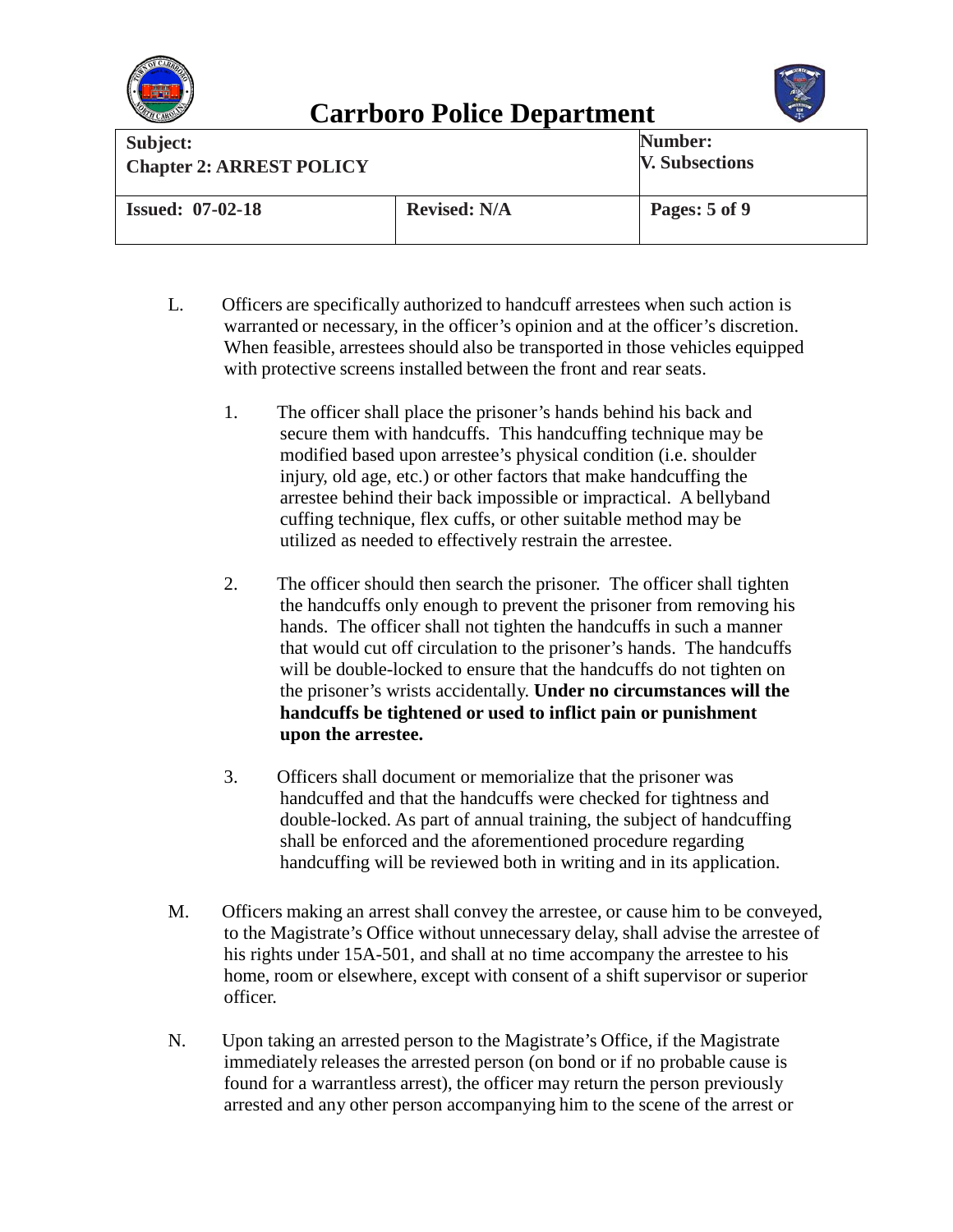



| Subject:<br><b>Chapter 2: ARREST POLICY</b> |                     | Number:<br><b>V. Subsections</b> |
|---------------------------------------------|---------------------|----------------------------------|
| <b>Issued: 07-02-18</b>                     | <b>Revised: N/A</b> | Pages: 6 of 9                    |

to another location within the officer's jurisdiction. This shall be done only after being authorized to do so by the shift supervisor or a superior officer.

- O. Officers arresting a person for the commission of a felony or for certain enumerated misdemeanors shall cause the person to be fingerprinted, and those fingerprints shall be forwarded to the State Bureau of Investigation as required by N.C.G.S.15A-502(a). Officers should consult this statute for authorization to photograph and fingerprint arrested persons generally.
- P. When possible, female arrestees shall be transported by a female officer. Otherwise, female arrestees shall be transported by a male officer in the company of another male officer, except when it is impractical to do so. In cases where a female officer or a second male officer is not available the transporting officer shall notify the dispatcher of his odometer reading, fleet vehicle identification number, and his destination. Upon arriving at the destination, the officer shall then notify the dispatcher of his arrival and his odometer reading, and he shall request the time from the dispatcher.
- Q. A male officer shall not talk to a female arrestee or suspect alone in an interrogation room unless there is visibility into the room through glass or an open door.
- R. Arrestees should not be searched by officers of the opposite sex, if possible. However, if an immediate search under one of the following conditions appears to be necessary, any officer is expressly authorized to search an arrestee:
	- 1. When there is good reason to believe that the arrestee has in his possession a weapon, a poison, a drug, or other like means of causing death or injury to himself or another; or
	- 2. When there is good reason to believe that evidence of a crime is hidden about the arrestee and there is imminent danger that it may be thrown away or destroyed.

Searches under the above conditions should be conducted by an officer of the opposite sex only when an officer of the same sex is not readily available, and such search should be made with all possible regard for decency and with a witness, if possible.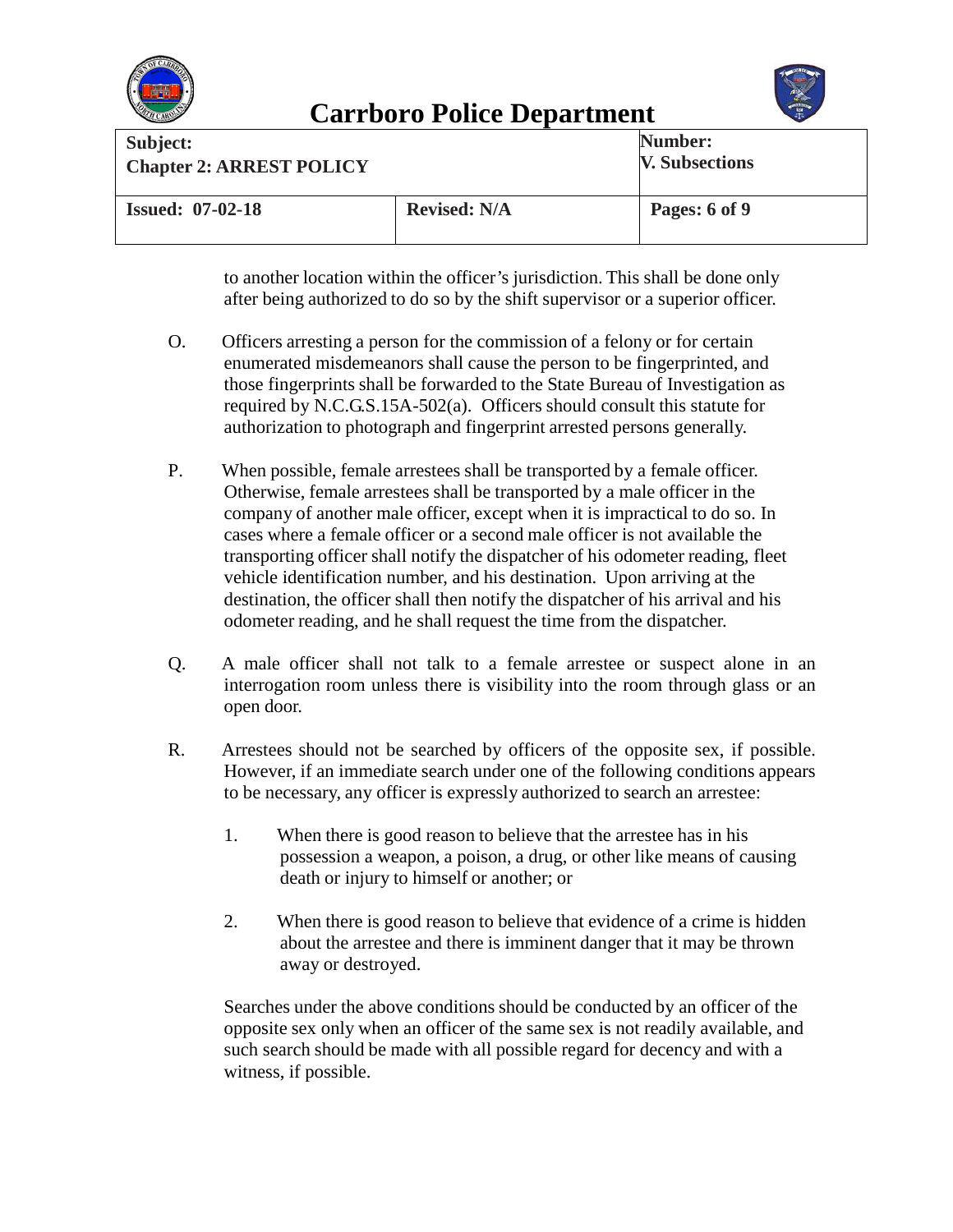



| Subject:                        |                     | Number:               |
|---------------------------------|---------------------|-----------------------|
| <b>Chapter 2: ARREST POLICY</b> |                     | <b>V. Subsections</b> |
| <b>Issued: 07-02-18</b>         | <b>Revised: N/A</b> | Pages: 7 of 9         |

#### **IV. DISABLED ARRESTEES**

- A. Deaf Arrestees:
	- 1. A deaf person is a person whose hearing impairment is significant enough that the person experiences impairment in processing any linguistic communication through hearing, with or without a hearing aid or other amplification device.
	- 2. When an officer arrests a deaf person, the officer shall comply in all respect with N.C.G.S. Chapter 8B.
	- 3. Upon the arrest of any individual who is deaf, the arresting officer shall immediately procure a qualified interpreter before any of the following takes place:
		- a. A bond or custody hearing before the magistrate;
		- b. Advisement of the *Miranda* rights (juvenile or adult);
		- c. Custodial Interrogation;
		- d. Advisement of the Chemical Analysis rights in an implied- consent offense; or
		- e. For any other warning, notification of rights, arraignment, bail hearing or other preliminary proceeding.
	- 4. The arresting officer shall procure the qualified interpreter by requesting that the appointing authority (judge, magistrate, or clerk) appoint the interpreter from a list of qualified interpreters maintained by the Department of Health and Human Services.
- B. Other Disabled Arrestees:
	- 1. The Department recognizes and acknowledgesthat Title II of the Americans with DisabilitiesAct (ADA) prohibits discrimination against any person with a disability in state and local government services, programs and employment.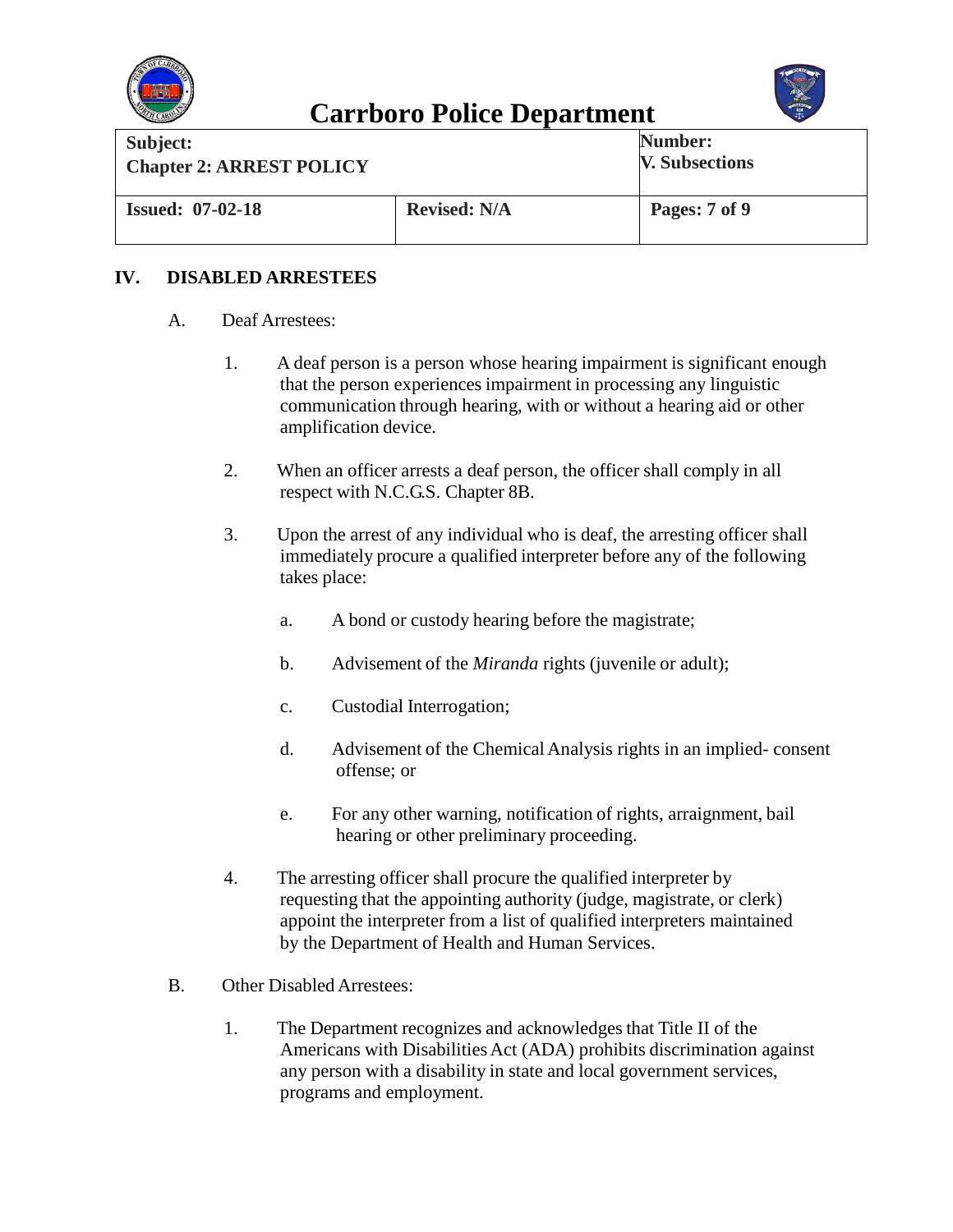



| Subject:<br><b>Chapter 2: ARREST POLICY</b> |                     | Number:<br><b>V. Subsections</b> |
|---------------------------------------------|---------------------|----------------------------------|
| <b>Issued: 07-02-18</b>                     | <b>Revised: N/A</b> | Pages: 8 of 9                    |

- 2. Every officer of the Department shall make reasonable accommodations to transport and interact with arrestees with disabilities.
	- a. The reasonable accommodations shall be in compliance with federal and state law.
	- b. The reasonable accommodations shall be made ensuring respect for the disabled arrestee and safety concerns of the arrestee, officer, and public at large.

### **V. CONSULAR NOTIFICATION**

A. Generally:

The Department recognizes and acknowledges that the Vienna Convention on Consular Relations (VCCR) provides rights of consular notification and access to foreign nationals here in the United States.

(**NOTE**: "Foreign Nationals" include any person not a citizen of the United States, regardless of the person's immigration status.)

B. Procedure:

When an officer arrests a person he reasonably believes to be a foreign national and who shall be held in custody, the officer shall:

- 1. Ask the arrestee if he is a citizen of the U.S.;
	- a. If the arrestee responds that he is U.S. citizen, the officer shall document this information and shall not proceed further with the procedure; or
	- b. If the arrestee responds that he is not a U.S. citizen, the officer shall continue to the next step.
- 2. Ask the arrestee to identify his home country (the country where he holds citizenship);